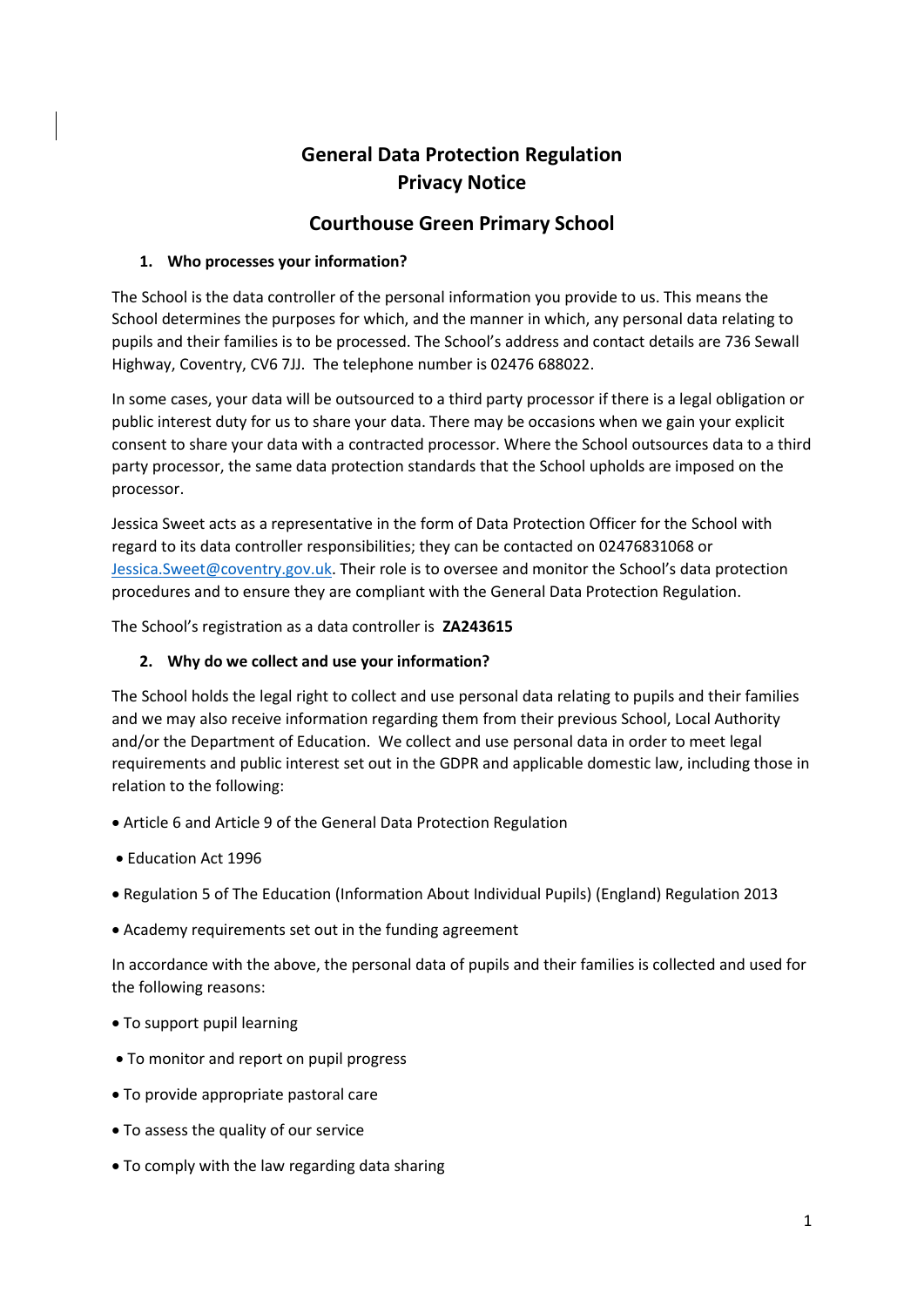- To safeguard pupils
- For the prevention and detection of crime

## **3. Which data is collected?**

The categories of pupil information that the School collects, holds and shares include the following:

• Personal information – e.g. names, pupil numbers and addresses, siblings

• Characteristics – e.g. ethnicity, language, nationality, country of birth and free School meal eligibility

- Attendance information e.g. number of absences and absence reasons
- Assessment information e.g. national curriculum assessment results
- Relevant medical information
- Information relating to SEND
- Behavioural information e.g. number of temporary exclusions
- Free School Meal Information e.g. names, pupil names, parents names, email addresses, phone numbers, pupil DOB

Whilst the majority of the personal data you provide to the School is a legal requirement or public task requirement some is provided on a voluntary basis. When collecting data, the School will inform you whether you are required to provide this data or if your consent is needed. Where consent is required, the School will provide you with specific and explicit information with regards to the reasons the data is being collected and how the data will be used, e.g. photographs for marketing purposes.

#### **Parents who are providing consent on behalf of their children must hold parental responsibility.**

#### **4. Who can access this data?**

We are committed to ensuring that your information is secure. In order to prevent unauthorised access or disclosure, we have put in place suitable physical, electronic and managerial procedures to safeguard and secure the information we collect. The electronic data that we collect from you will be transferred to, and stored by, a third party software provider who abide by a contractual agreement.

The categories of people within the School who can access this data will depend on which data they are authorised to access. Members of School staff are limited to only the information they require to perform their duties. Access to electronic data will be password protected and hard copy files processing personal data will be securely stored for authorised use.

#### **5. How long is your data stored for?**

Personal data relating to pupils, their families at the School is stored in line with the School's Data Protection Policy and sound record retention and archiving procedures.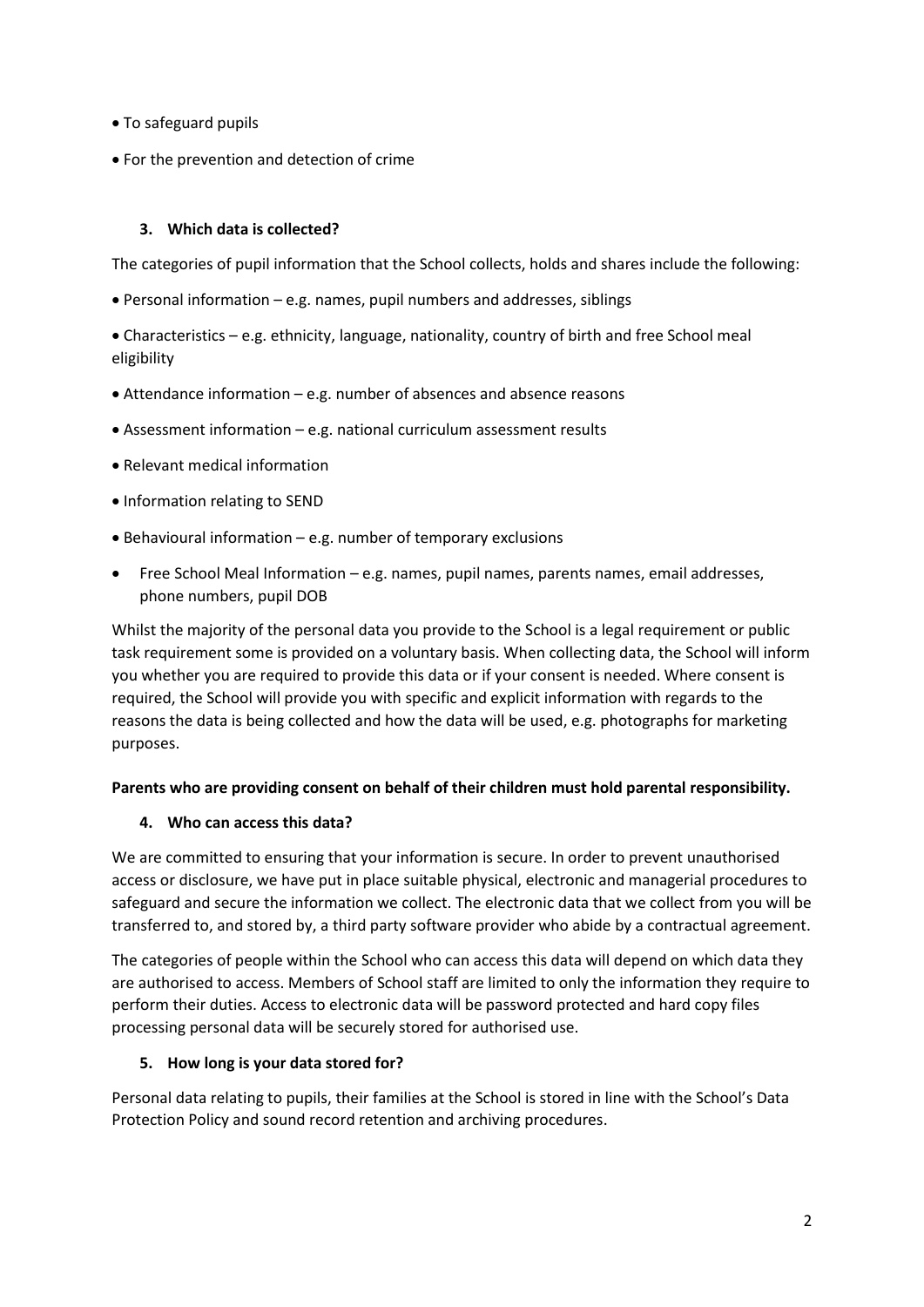In accordance with the General Data Protection Regulation and domestic data protection legislation, the School does not store personal data indefinitely; data is only stored for as long as is necessary to complete the task for which it was originally collected.

## **6. Will my information be shared?**

The School is required to share pupils' data with the Department of Education on a statutory basis. The National Pupil Database (NPD) is managed by the Department of Education and contains information about pupils in Schools in England. The School is required by law to provide information about our pupils to the Department of Education as part of statutory data collections, such as the School census; some of this information is then stored in the National Pupil Database .

The Department of Education may share information about our pupils from the National Pupil Database with third parties who promote the education or wellbeing of children in England by:

- Conducting research or analysis.
- Producing statistics.
- Providing information, advice or guidance.

The Department of Education has robust processes in place to ensure the confidentiality of any data shared from the NDP is maintained. The School will not share your personal information with any third parties without your consent, unless the law allows us to do so.

The School routinely shares pupils' information due to a legal obligation with:

- Pupils' destinations upon leaving the School
- The Local Authority
- The National Health Service
- The Department of Education

•The Education (Information About Individual Pupils) (England) Regulations 2013 and Education (Pupil Registration) (England) Regulations 2006 enable the processing of information such as admissions, attendance, common transfer file, curricular record, educational record and SEN Reports attached to individual pupils by requiring Schools to provide such the information to either the local authority or the Secretary of State as is so requested.

• Ofsted will infrequently require short term access to personal information from pupils to generate regulatory reports.

• Authorities in relation to the prevention of crime.

#### **What are your rights?**

This section applies to parents/guardians who hold parental responsibility and pupils have the following rights in relation to the processing of their personal data. You have the right to:

• Be informed about how the School uses your personal data.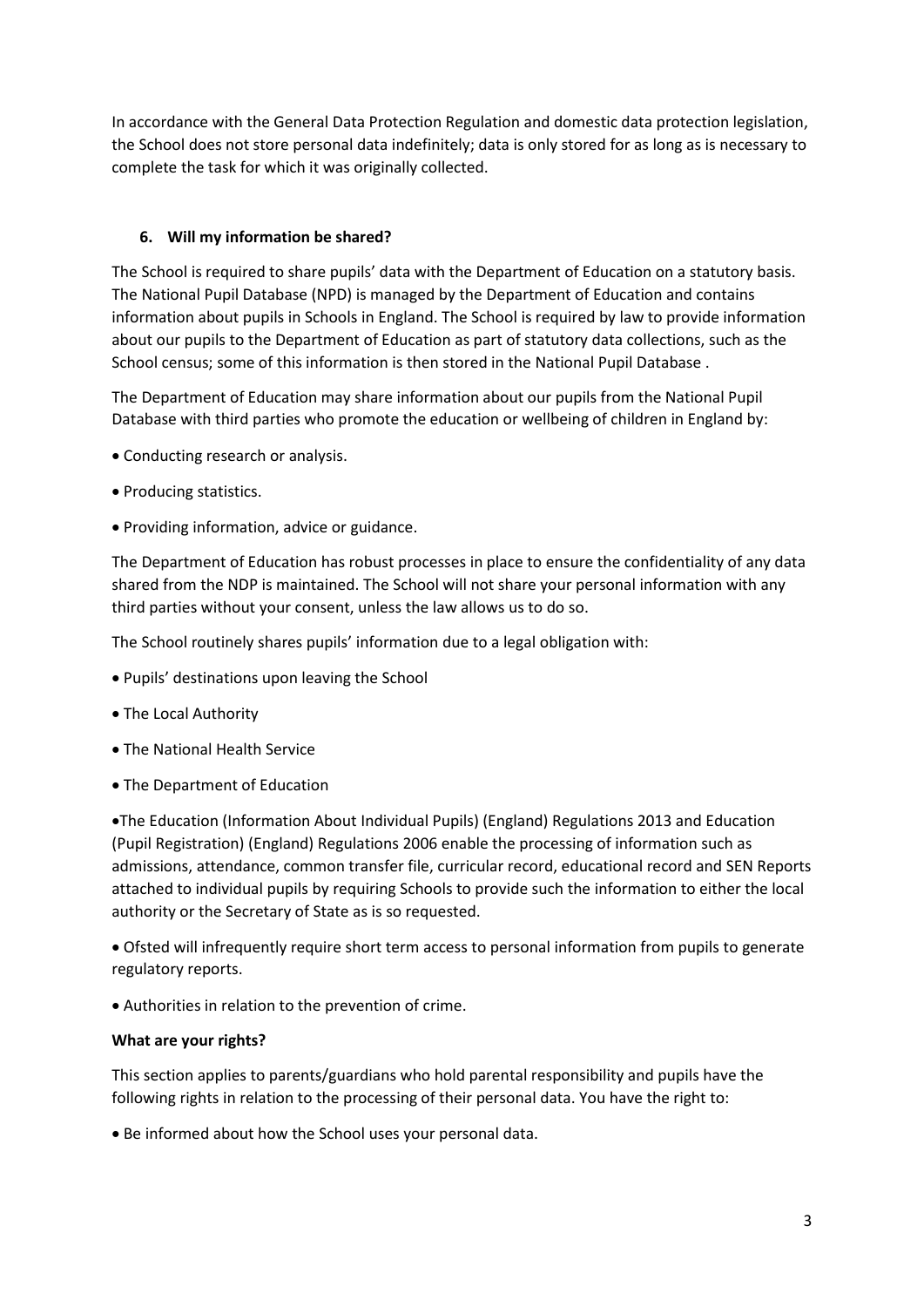• Request access to the personal data that the School holds via a subject access request addressed to the School address above.

• Request that your personal data is amended if it is inaccurate or incomplete. If you believe that any information we are holding is incorrect or incomplete, please contact us and we will promptly correct your personal information found to be incorrect.

• Request that your personal data is erased where there is no compelling reason for its continued processing.

- Request that the processing of your data is restricted in certain circumstances.
- Object to your personal data being processed in certain circumstances.

• Where the processing of your data is based on your consent, you have the right to withdraw this consent at any time.

#### **Information Commissioner's Office (ICO)**

If you have a concern about the way The School is collecting or using your personal data, you can raise a concern with School's Data Protection Officer with the details provided above or the Information Commissioner's Office (ICO). The ICO can be contacted on 0303 123 1113, Monday-Friday 9am-5pm.

#### **7. What data is collected on this site?**

#### **Cookies Policy**

The School is committed to providing you with the best online experience while visiting our website(s). As part of this process, we use standard third party cookies to collect data about your behaviour online while you are on our sites, and we also track information about the number of times our site is visited and the number of people who return to our site. We track all information as a whole and therefore we do not collect any personal information about you as an individual. Cookies are not computer programs and cannot contain viruses. For more information on how they work please follow this link: <https://www.cookielaw.org/the-cookie-law/>

#### **How we use cookies**

Our site does not use any invasive cookies on our site to collect your personal information. We use industry standard third party cookies to track your behaviour online and gain statistical information in the following ways:

- We track the number of visits to our website, where each visitor came from (i.e. the site visited prior to coming to our sites) and where each visitor goes to from our site (the next site visited after ours).
- We store cookies on your **PC for no longer than 6 months.**
- If you share your computer, we advise that you select the 'Don't remember my details' option when you sign out of your account for your own account security. This will remove all details from the cookie. W**hen you visit our site, you can refuse to accept cookies by activating the setting on your browser which allows you to refuse the setting of cookies.**  However, if you select this setting you may be unable to access certain parts of our site. Unless you have adjusted your browser setting so that it will refuse cookies, our system will issue cookies when you log on to our site.
- **8. Where can you find out more information?**